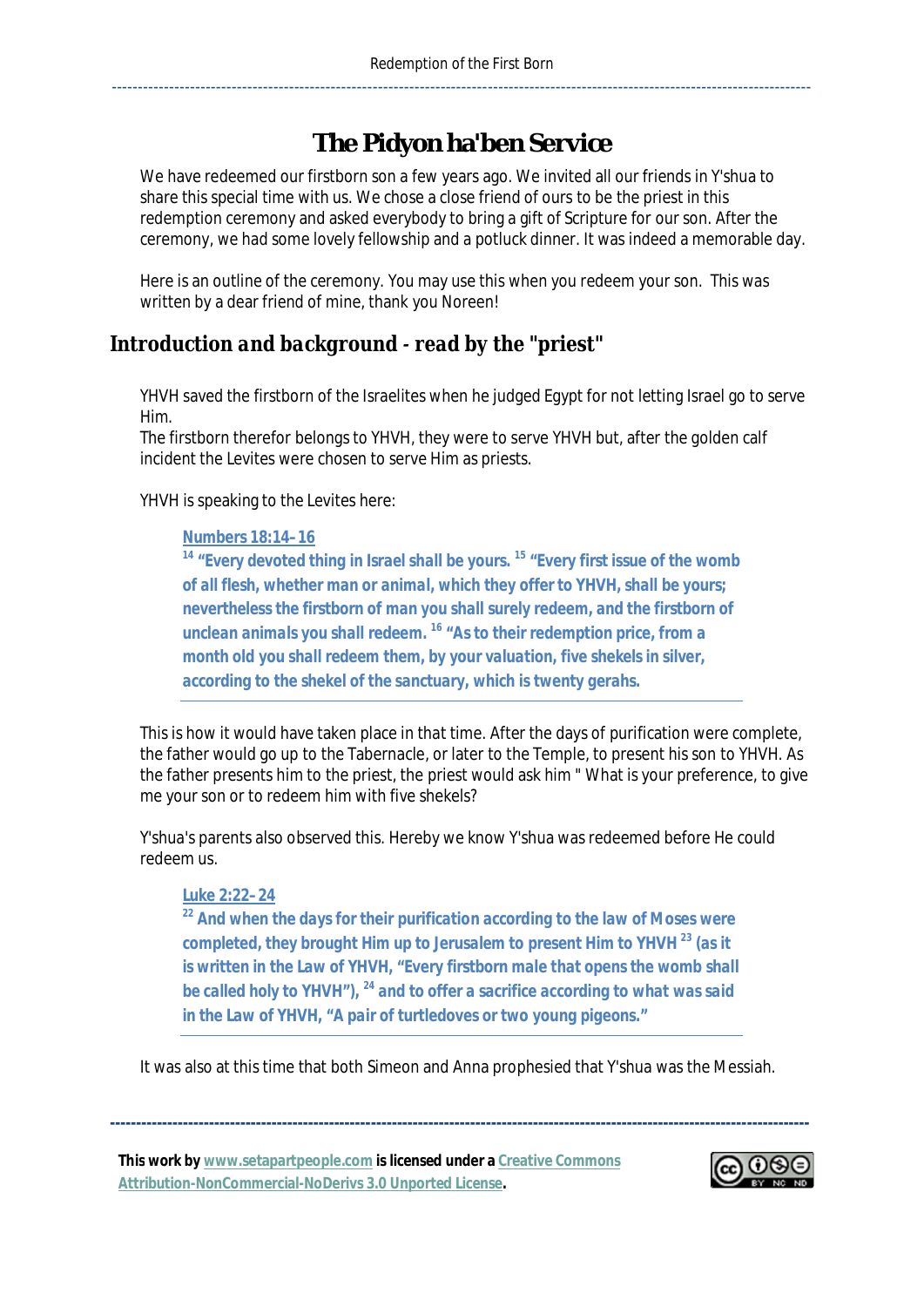#### *Luke 2:34–38*

*<sup>34</sup> And Simeon blessed them and said to Mary His mother, "Behold, this Child is appointed for the fall and rise of many in Israel, and for a sign to be opposed— <sup>35</sup> and a sword will pierce even your own soul—to the end that thoughts from many hearts may be revealed." <sup>36</sup> And there was a prophetess, Anna the daughter of Phanuel, of the tribe of Asher. She was advanced in years and had lived with her husband seven years after her marriage, <sup>37</sup> and then as a widow to the age of eighty-four. She never left the temple, serving night and day with fastings and prayers. <sup>38</sup> At that very moment she came up and began giving thanks to Elohim, and continued to speak of Him to all those who were looking for the redemption of Jerusalem.* 

## *Prayer by the priest*

YHVH, the Elohim of Abraham, Isaac and Jacob, we bless you and give you all the glory. In Your abundant Mercy and through the work of Your Ruach ha Kodesh (Holy Spirit) bless these parents as they devote (pass over) and redeem their son, for the sake of Your great name. Bless this child, their son on this day and hereafter. May his heart be kept pure and be made receptive towards the learning of Your precious Torah, to teach, to observe and fulfill Your commandments. May You release him into Your hand, may You free him from every bondage and bind him to Your Word, both Spirit and Truth.

Thank you that through the blood of Y'shua I can stand in the priviledged position as priest to present this child before Your holy throne. Bless all these witnesses here today as they stand with us as kings and priests to confirm the observance of this commandment of Pidyon Ha'ben. Bless this day and our communing with you.

### ¾ **The child is presented**

We will now present the child...

The father gives his son to the priest and says: " *This is the firstborn son of his mother, and YHVH has directed us to redeem him, as it is written in the Torah.*"

#### ¾ **The father reads Ex 13:11-15 and then takes the five silver coins in his hand.**

#### *Exodus 13:11–15*

*<sup>11</sup> "Now when YHVH brings you to the land of the Canaanite, as He swore to you and to your fathers, and gives it to you, <sup>12</sup> you shall devote to YHVH the first offspring of every womb, and the first offspring of every beast that you own; the males belong to YHVH. <sup>13</sup> "But every first offspring of a donkey you shall redeem with a lamb, but if you do not redeem it, then you shall break its neck; and every firstborn of man among your sons you shall redeem. <sup>14</sup> "And it shall be when your son asks you in time to come, saying, 'What is this?' then* 

**--------------------------------------------------------------------------------------------------------------------------------------** 

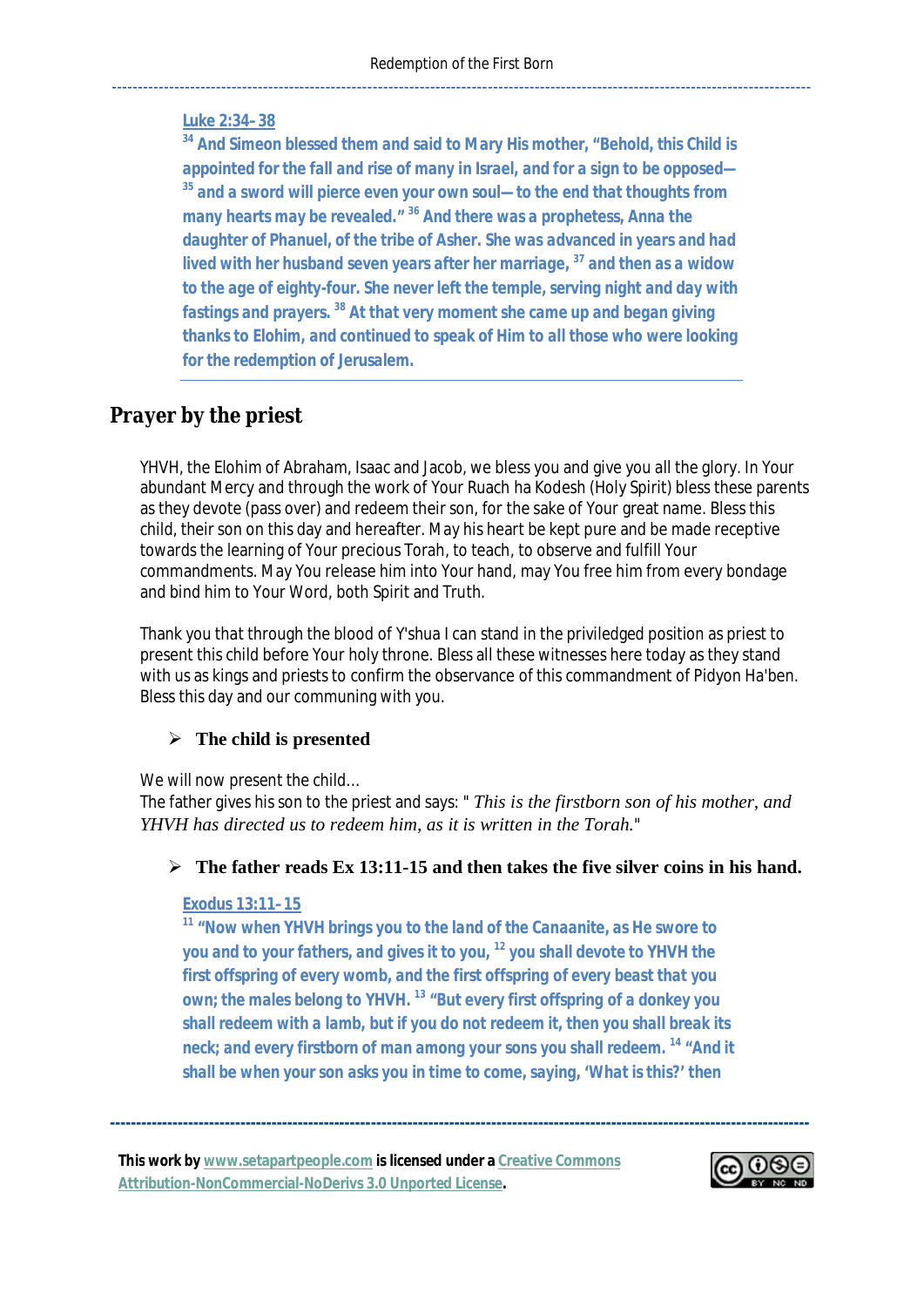*you shall say to him, 'With a powerful hand YHVH brought us out of Egypt, from the house of slavery. <sup>15</sup> 'It came about, when Pharaoh was stubborn about letting us go, that YHVH killed every firstborn in the land of Egypt, both the firstborn of man and the firstborn of beast. Therefore, I sacrifice to YHVH the males, the first offspring of every womb, but every firstborn of my sons I redeem.'* 

# *Priestly blessing*

 *Numbers 6:24–26* 

*<sup>24</sup>YHVH bless you, and keep you; <sup>25</sup> YHVH make His face shine on you, And be gracious to you; <sup>26</sup>YHVH lift up His countenance on you, And give you peace.'* 

The priest says: "*Which do you prefer, to give your son or redeem him?*"

Father: "*I wish to redeem him with the equivalent of five shekels and thus fulfill my obligation in the Torah and to YHVH."*

#### ¾ **Father reads Num 18:15-16**

 *Numbers 18:15–16* 

*<sup>15</sup> "Every first issue of the womb of all flesh, whether man or animal, which they offer to YHVH, shall be yours; nevertheless the firstborn of man you shall surely redeem, and the firstborn of unclean animals you shall redeem. <sup>16</sup> "As to their redemption price, from a month old you shall redeem them, by your valuation, five shekels in silver, according to the shekel of the sanctuary, which is twenty gerahs.* 

The priest accepts the payment for redemption and returns the son to the arms of the father as the father says:

"*Baruch atah YHVH eloheynu melekh ha-olam, asher kidshanu g mitsvotav v'tzivanu al pidyon ha'ben – Selah*"

Or in English

"*Blessed art Thou o YHVH, our Elohim, King of the universe, who has sanctified us by His commandments and commanded us concerning the redemption of the firstborn – Selah*"

The father and mother thank YHVH for the son entrusted to them…

"*Baruch atah YHVH eloheynu melekh ha'olam, shehekheyanu v'kiymanu v'higiyanu lazman ha'zeh – Selah*"

**--------------------------------------------------------------------------------------------------------------------------------------** 

Or in English

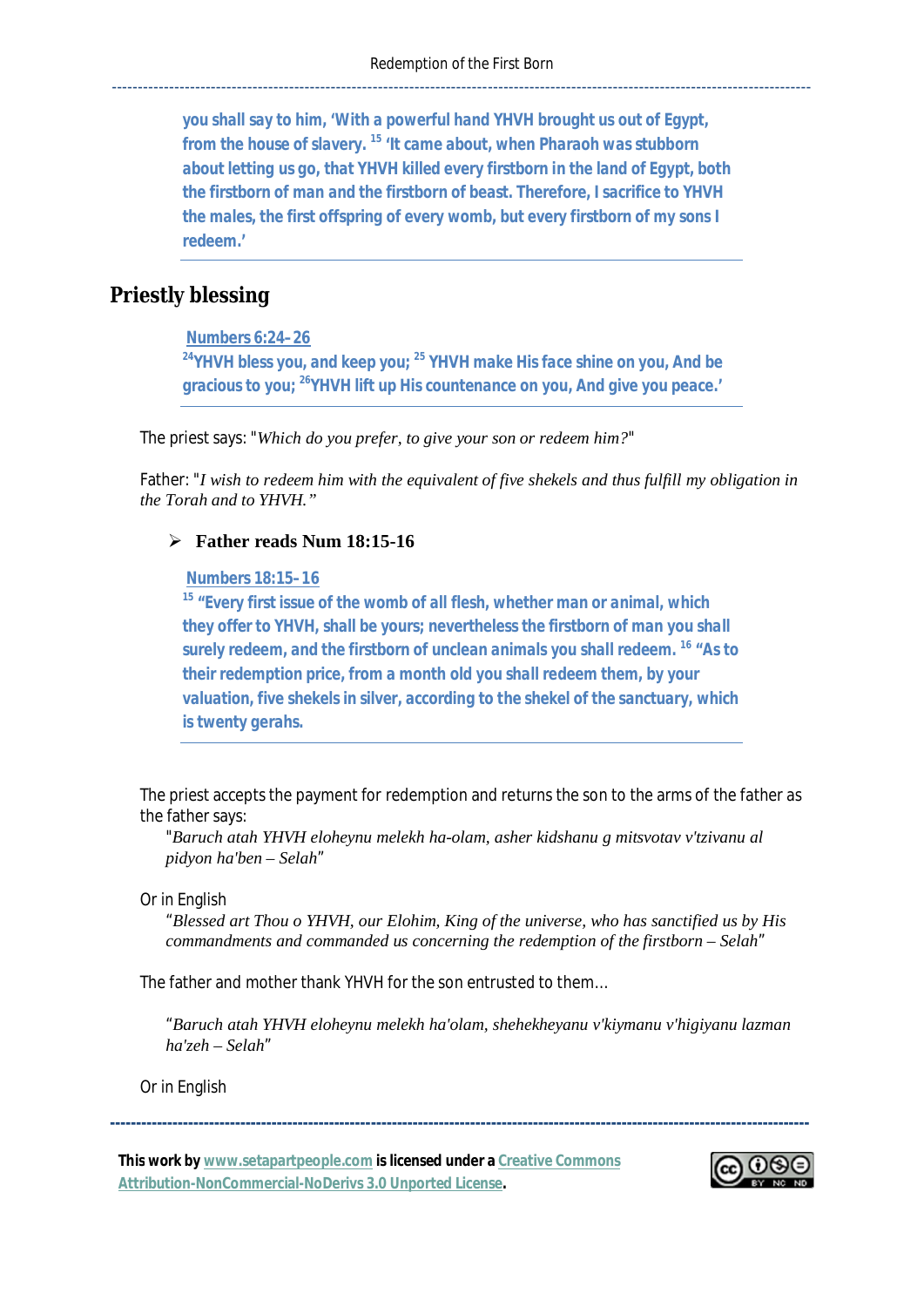*"Blessed art Thou O YHVH, King of the universe Who has kept us in life, sustained us and brought us to this occasion – Selah"* 

The father hands the priest the coins and he holds it and declares:

*"I accept the five shekels and hereby declare your son redeemed through the blessing of Messiah: May he be granted a blessed and full life, living in devotion to YHVH"* 

May this redemption ceremony remind us all of our need for spiritual redemption found in Y'shua as it is written in the Apostolic writings:

#### *1 Peter 1:17–21*

*<sup>17</sup> If you address as Father the One who impartially judges according to each one's work, conduct yourselves in fear during the time of your stay on earth; <sup>18</sup> knowing that you were not redeemed with perishable things like silver or gold from your futile way of life inherited from your forefathers, <sup>19</sup> but with precious blood, as of a lamb unblemished and spotless, the blood of Messiah. <sup>20</sup> For He was foreknown before the foundation of the world, but has appeared in these last times for the sake of you <sup>21</sup> who through Him are believers in YHVH, who raised Him from the dead and gave Him glory, so that your faith and hope are in Elohim.* 

## *Blessing*

*"May YHVH bless you as He has blessed Ephraim and Manasseh"* 

*Genesis 48:20* 

*<sup>20</sup> He blessed them that day, saying, "By you Israel will pronounce blessing, saying, 'May Elohim make you like Ephraim and Manasseh!'* 

### ¾ **Now present the kiddush cup**

The priest blesses the cup and then he blesses the people

*Numbers 6:24–26* 

*<sup>24</sup>YHVH bless you, and keep you; <sup>25</sup> YHVH make His face shine on you, And be gracious to you; <sup>26</sup>YHVH lift up His countenance on you, And give you peace.'* 

**--------------------------------------------------------------------------------------------------------------------------------------**